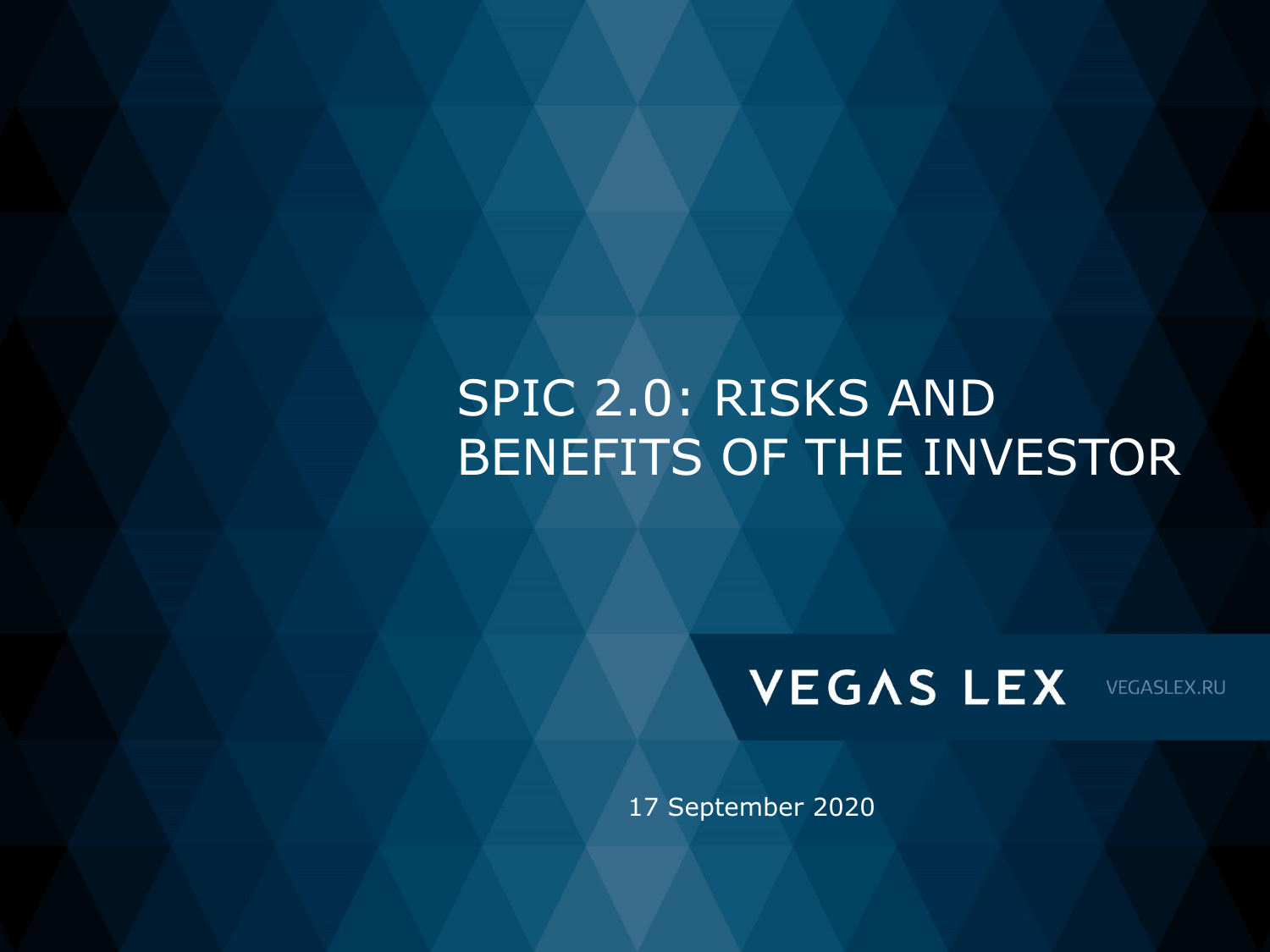### Benefits: expectations



Dmitry Nikolayevich Kozak, Deputy Prime Minister of the Russian Federation:

▪ SPIC 2.0 will grant *"unprecedented incentives" to everyone who undertakes to "implement advanced technologies up to the middle production"*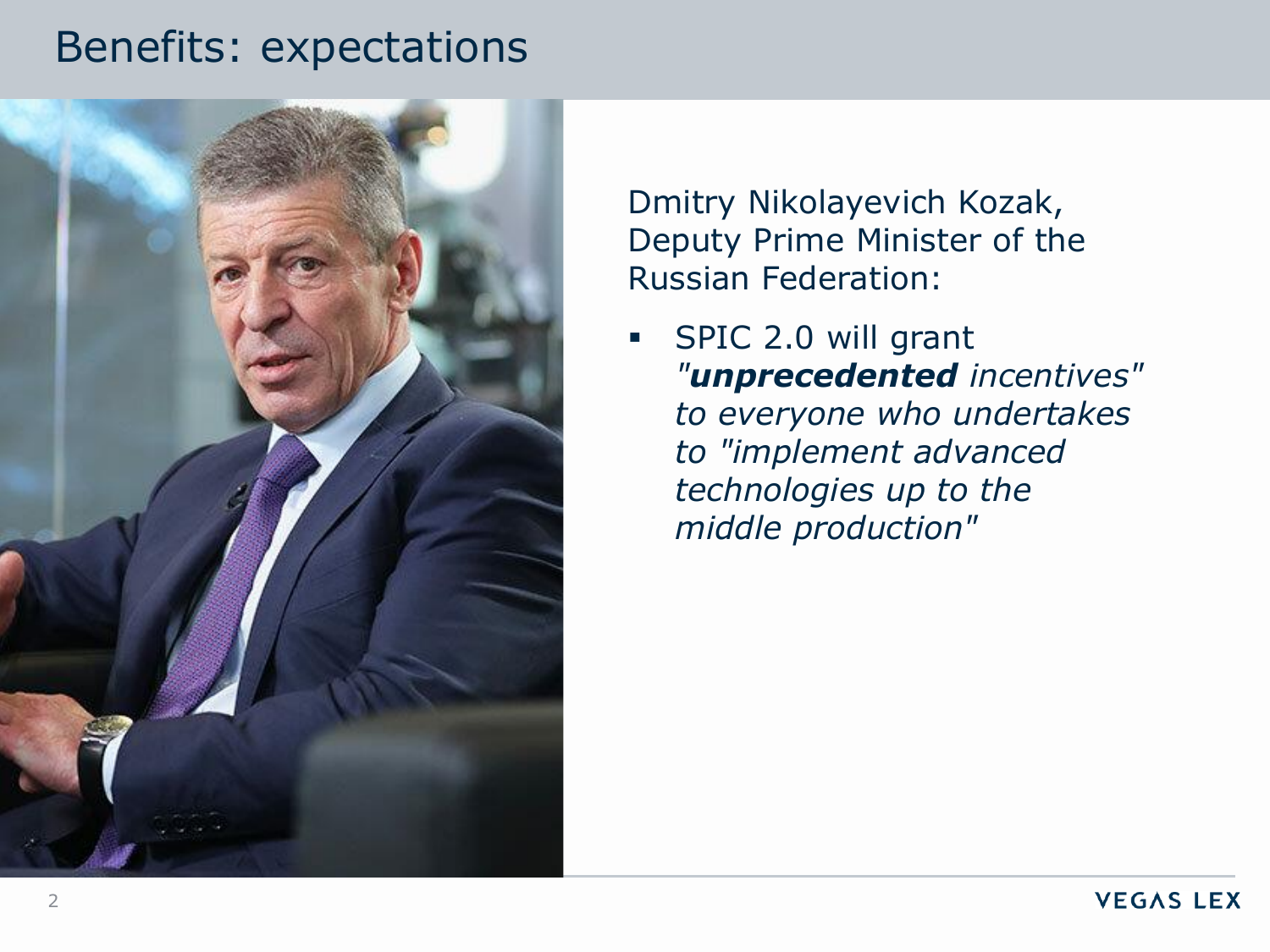# Benefits: reality. Federal level /1

### **Applicable to SPIC 2.0**

| Stable terms for investor's business                                | Applies to the federal regulations only<br>Subject to a regulation on the procedure for applying them to<br>investor<br>Excluding international treaties, acts adopted in pursuance of<br>these treaties, EEU's acts as well as acts in order to protect the<br>foundations of the constitutional system, constitutional civil<br>rights, and ensure the national defence and security                                                                                                                                                                                                                                                                                                        |
|---------------------------------------------------------------------|-----------------------------------------------------------------------------------------------------------------------------------------------------------------------------------------------------------------------------------------------------------------------------------------------------------------------------------------------------------------------------------------------------------------------------------------------------------------------------------------------------------------------------------------------------------------------------------------------------------------------------------------------------------------------------------------------|
| Condition precedent in respect of<br>local content (made in Russia) | Condition on step-by-step achievement of the local content<br>٠<br>envisaged by Decree No.719 of the Russian Government or Rules<br>for determining the country of origin of goods in the CIS<br>The required level of local content must be achieved no later than<br>3 years from the date when manufacturing of target products<br>starts                                                                                                                                                                                                                                                                                                                                                  |
| Stability of tax burden                                             | • Applies in case of increase or cancellation of reduced rates as well<br>as conditions for granting privileges and other incentives<br>" Terminates when the SPIC or the effective term of reduced rates,<br>privileges and other incentives expires<br>• Does not apply to VAT and insurance contributions<br>• SPIC needs to refer to tax provisions relating to reduced tax rates,<br>privileges and other incentives                                                                                                                                                                                                                                                                     |
| Profit tax relief                                                   | • In respect of the amount payable to the federal budget, it equals<br>0%, provided, however, that there is a profit tax relief in the region<br>Effective from the period when the first profit from target<br>٠<br>products is made, until the termination of SPIC, however, not<br>later than the period when the amount of expenses and lost<br>income of the budgets exceeds 50% of capital investments under<br><b>SPIC</b><br>It applies to the entire tax base if the income from sales of<br>٠.<br>target products equaled at least 90% of the investor's total<br>income or the base from operations covered by the investment<br>project, if the investor keeps separate accounts. |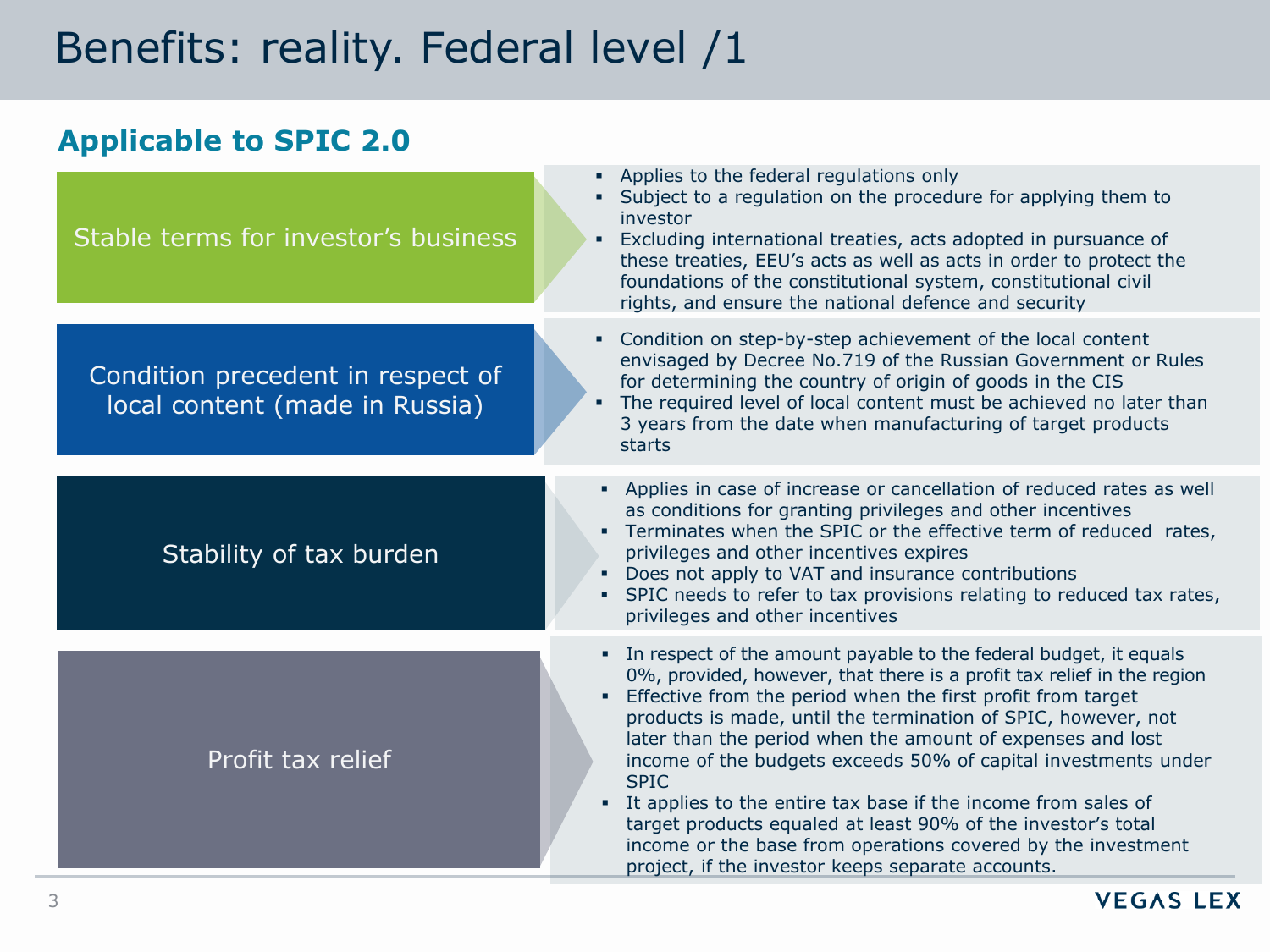## Benefits: reality. Federal level /2

### **Applicable to SPIC 2.0**

| Status of the sole supplier under<br>government contract           |   | The amount of investment in an investment project is more<br>than RUB 3 billion.<br>Subject to the special act of the Russian Government<br>The entity acting as the sole supplier may supply, during a<br>calendar year, not more than 30% of the target products<br>manufactured during such year |
|--------------------------------------------------------------------|---|-----------------------------------------------------------------------------------------------------------------------------------------------------------------------------------------------------------------------------------------------------------------------------------------------------|
| Exemption from tendering process<br>for lease of public land plots |   | Applies to the land plot required for carrying out the activities<br>envisaged by SPIC (i.e. industrial site)<br>It is mandatorily established for both regional and municipal<br>land plots (it is not required to issue any separate local<br>regulatory acts)                                    |
|                                                                    |   |                                                                                                                                                                                                                                                                                                     |
| Free-of-charge use of the Russia's<br>rights to IP                 | ٠ | This IP must be the technological basis for operations relating to<br>implementation of SPIC                                                                                                                                                                                                        |
|                                                                    |   |                                                                                                                                                                                                                                                                                                     |
| Possibility of redomiciliation*                                    |   | Acquiring the status of an international company under the<br>Russian legislation if a SPIC contains the obligation to invest<br>RUB 50 million and more within 6 months from the date of<br>registration in Russia                                                                                 |

4 \* Procedure for changing the legal address of a company from one jurisdiction to another, with its organizational and legal status and corporate structure remaining intact.

**VEGAS LEX**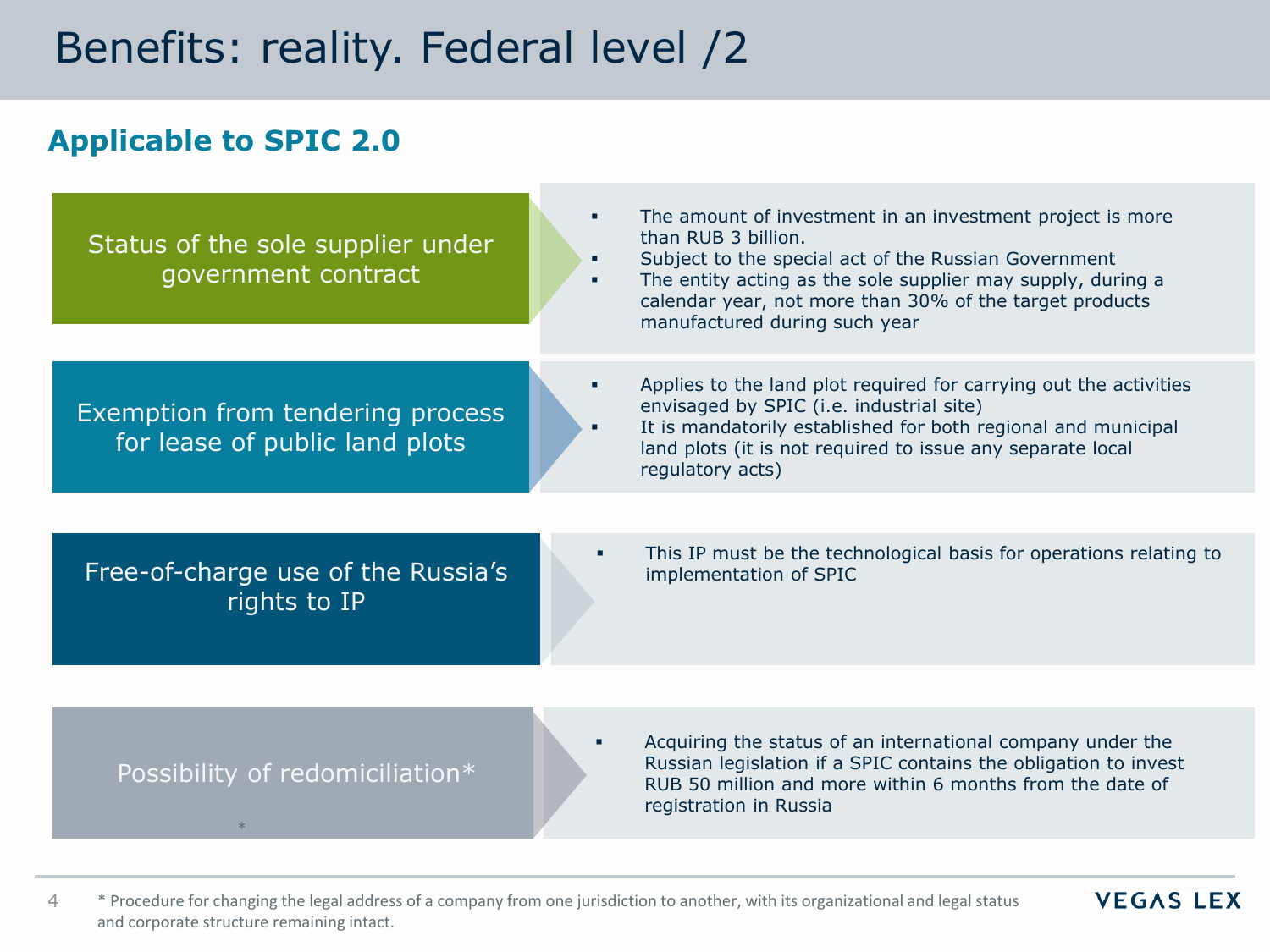# Benefits: reality. Federal level /3

### **Not applicable to SPIC 2.0**



Subsidies to manufacturers of farming machinery Decree No. 1432 of the Government of the Russian Federation of 27 December 2012

Decree No. 145 of the Government of the Russian Federation of 10 February 2018



**1**

#### Subsidies to manufacturers of self-propelled machinery and towed machinery

Decree No. 146 of the Government of the Russian Federation of 10 February 2018



#### Subsidies to manufacturers of wheeled vehicles

Decree No. 29 of the Government of the Russian Federation of 15 January 2014



Preferential procedure for paying a disposal fee in connection with simplified process for acquiring the status of a major manufacturer

Order No. 406 of the Ministry of Industry and Trade of the Russian Federation of 18 February 2016

Available to a private party to SPIC 1.0 only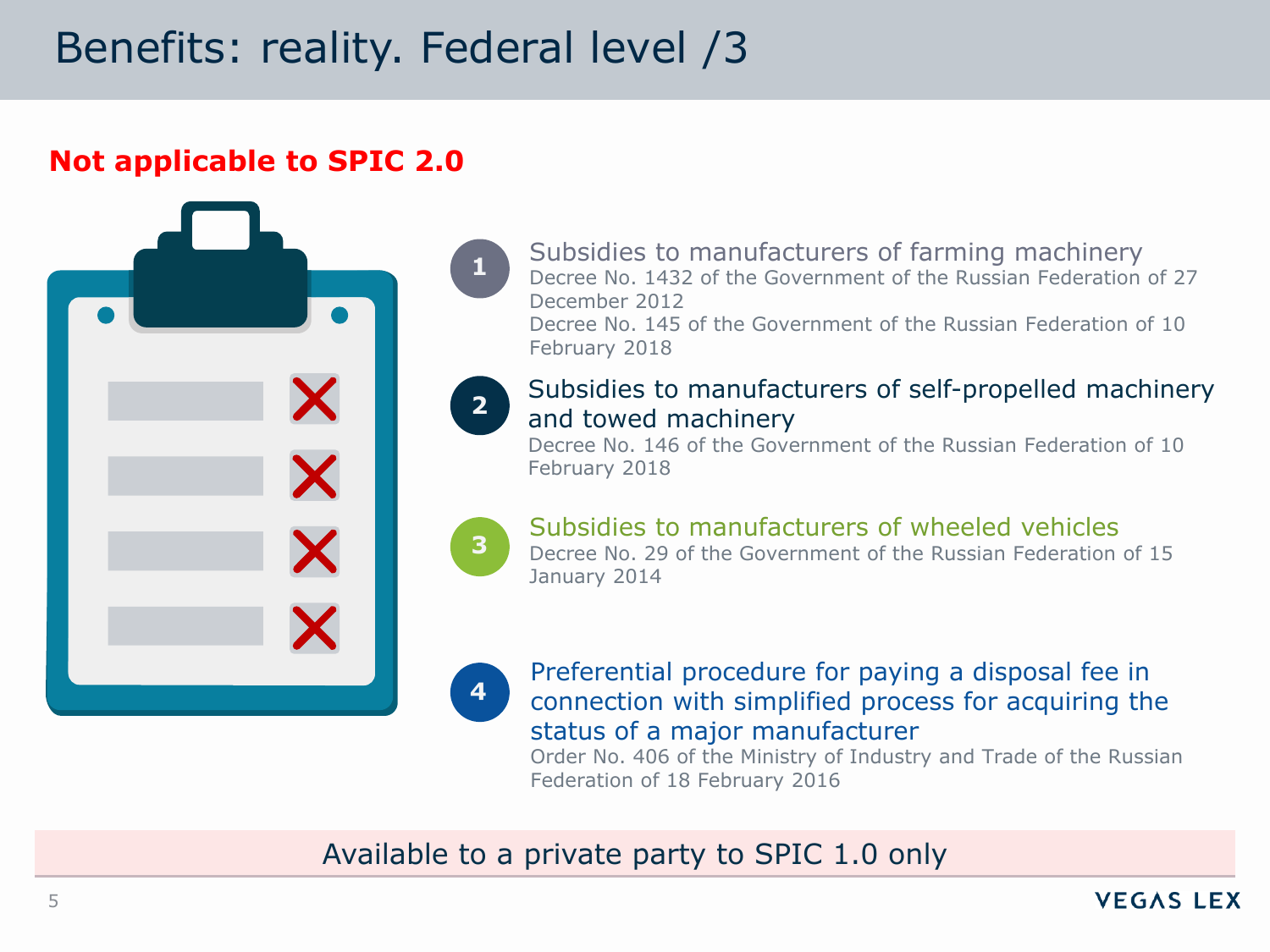| <b>Current status</b>                                                                | To conclude SPIC 2.0, the regulatory measures of support must be<br>$\blacksquare$<br>available in the target region (a mere reference to a SPIC in the<br>regional framework is insufficient)<br>The applicability of the regional support measures is often limited by<br>special conditions of their application (time limits, territory, amount of<br>investments, etc.)                                                                                       |
|--------------------------------------------------------------------------------------|--------------------------------------------------------------------------------------------------------------------------------------------------------------------------------------------------------------------------------------------------------------------------------------------------------------------------------------------------------------------------------------------------------------------------------------------------------------------|
| Possibility to launch SPIC 2.0                                                       | Some regions refer to the possibility of concluding a SPIC, however,<br>$\mathcal{L}_{\mathcal{A}}$<br>they do not provide for support measures or the support measures are<br>applicable to the regional SPICs only                                                                                                                                                                                                                                               |
| Before 2 August 2019<br><b>Regional legislation</b><br>relating to SPIC              | Basically limited to tax privileges (i.e. profit tax, property tax, less<br>$\blacksquare$<br>frequently $-$ transport tax)<br>In some regions, the same incentives and requirements were applied to<br>$\blacksquare$<br>parties to SPIC as to the participants of regional investment programs<br>Pinpointed special restrictions for concluding a SPIC were set forth by<br>$\mathcal{L}_{\mathcal{A}}$<br>regions (for example, minimum amount of investments) |
| After 2 August 2019<br>Legislation of the regions<br>was amended and<br>supplemented | Several regions amended their legislation, formalized, amended,<br>$\blacksquare$<br>defined more precisely or supplemented the support measures and<br>provided for their own grandfather clause<br>In some regions, the previous definition of the SPIC was not amended,<br>which may lead to impossibility to conclude SPIC 2.0 and/or failure to<br>apply support measures to the parties to new SPICs                                                         |

#### **VEGAS LEX**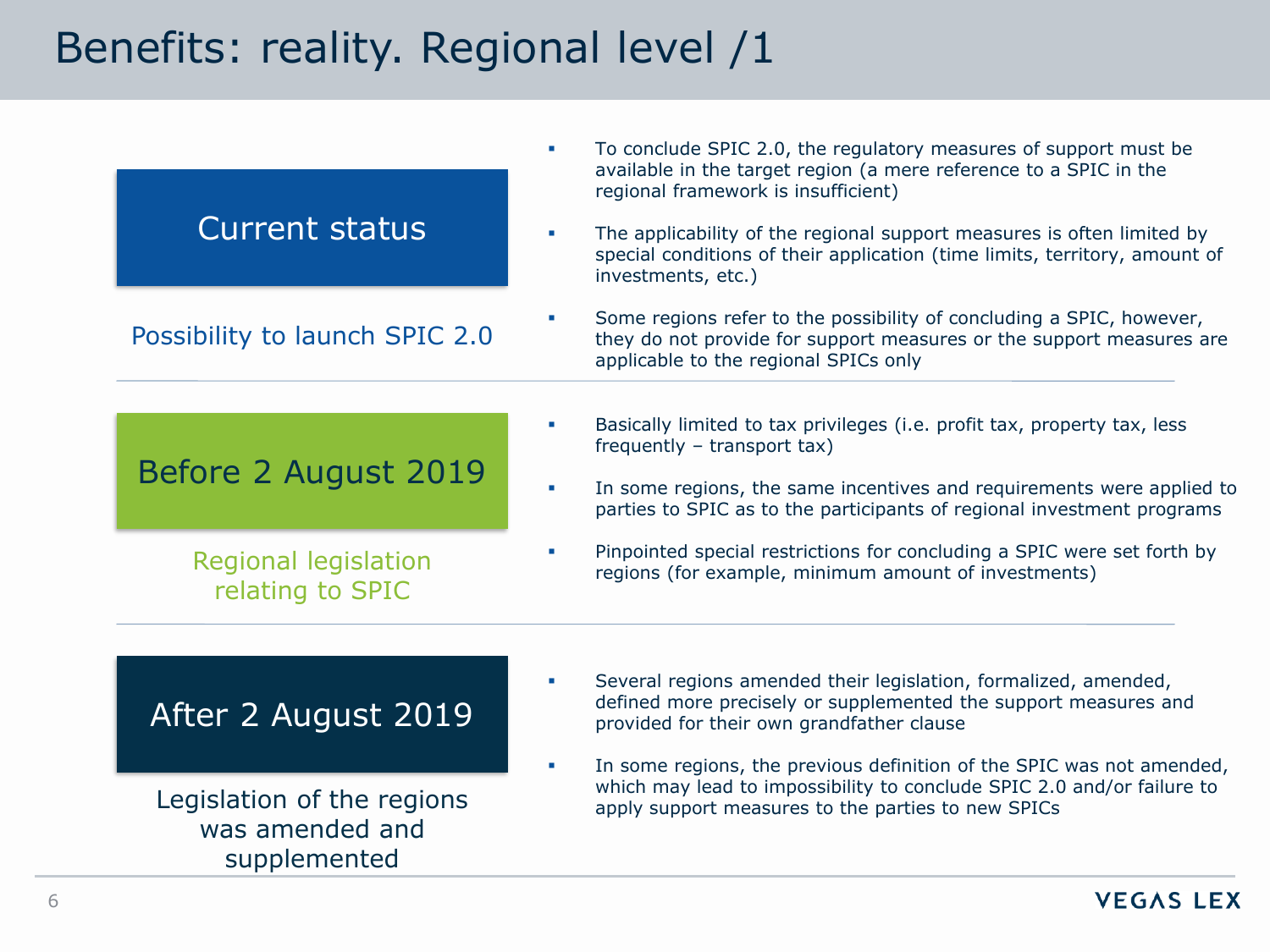| <b>Region</b>              | <b>Support measures</b>                                                                                                                                                                                                                                                                                                                                                                                                                                      | <b>After 2 August</b><br>2019 |
|----------------------------|--------------------------------------------------------------------------------------------------------------------------------------------------------------------------------------------------------------------------------------------------------------------------------------------------------------------------------------------------------------------------------------------------------------------------------------------------------------|-------------------------------|
| <b>Moscow</b>              | - Regional profit tax $-0\%$ rate                                                                                                                                                                                                                                                                                                                                                                                                                            | Not available                 |
|                            | • Property tax - tax relief in respect of the real estate used in the course a<br>priority investment project (excluding industrial complexes) as well as the<br>real estate of a technology park or industrial park                                                                                                                                                                                                                                         |                               |
|                            | • Land tax - 0.7% in respect of the land plots used in the course of the city's<br>priority investment projects (subject to certain exceptions)                                                                                                                                                                                                                                                                                                              |                               |
|                            | • Subsidizing                                                                                                                                                                                                                                                                                                                                                                                                                                                |                               |
|                            | <b>NB</b> The previous definition of SPIC was not amended                                                                                                                                                                                                                                                                                                                                                                                                    |                               |
| <b>Moscow Region</b>       | • Regional profit tax - a reduced tax rate during 10 tax periods upon the first<br>profit-making period                                                                                                                                                                                                                                                                                                                                                      | Not available                 |
|                            | • Property tax - tax relief in respect of the property created or acquired within<br>the framework of the SPIC in the course of 10 years                                                                                                                                                                                                                                                                                                                     |                               |
| St. Petersburg             | Regional profit tax $-0\%$                                                                                                                                                                                                                                                                                                                                                                                                                                   | Profit tax relief was         |
|                            | • Property tax - tax relief during 5 tax periods if a taxpayer is registered in the<br>city and invested at least RUB 300 million in the real estate in the course of 3<br>years                                                                                                                                                                                                                                                                             | updated                       |
| Leningrad<br><b>Region</b> | - Regional profit tax $-$ a reduced tax rate<br>Property tax $-$ a reduced tax rate in respect of the fixed assets that<br>constitute part of investments under SPIC<br>• Property tax - tax relief in respect of the property created (acquired) in the<br>course of the SPIC<br><b>NB</b> The previous definition of SPIC was not amended<br>NB The condition for applying the support measures is the amount of investment of<br>RUB 50 billion and more. | Not available                 |
|                            |                                                                                                                                                                                                                                                                                                                                                                                                                                                              | <u>VEGAS LE</u>               |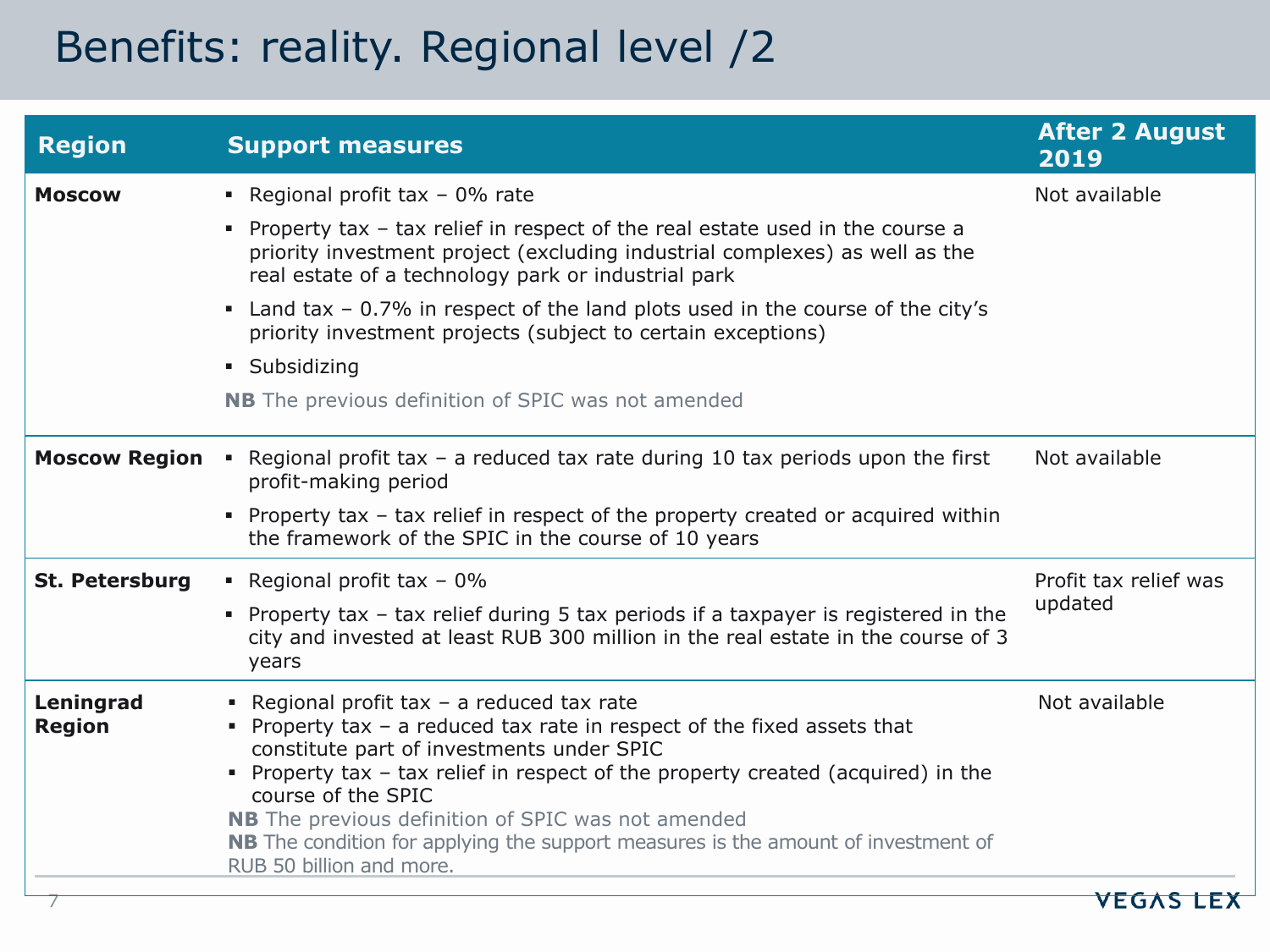| <b>Region</b>                                     | <b>Support measures</b>                                                                                                                                                                                                                                      | <b>After 2 August</b><br>2019                                |
|---------------------------------------------------|--------------------------------------------------------------------------------------------------------------------------------------------------------------------------------------------------------------------------------------------------------------|--------------------------------------------------------------|
| <b>Republic of</b><br><b>Tatarstan</b>            | - Regional profit tax for truck manufacturers - 0% rate until 2025                                                                                                                                                                                           | The definition of<br>SPIC was updated                        |
|                                                   | Regional profit tax for other investors or for truck manufacturers after 2025 -<br>×.<br>a reduced tax rate (13.5%)                                                                                                                                          | Profit tax relief                                            |
| <b>Krasnodar</b><br><b>Region</b>                 | • Regional grandfather clause (without having to pass any additional<br>regulations)                                                                                                                                                                         | Grandfather clause                                           |
| <b>Perm Region</b>                                | Regional profit tax $-0\%$                                                                                                                                                                                                                                   | The definition of<br>SPIC was updated                        |
|                                                   | Property tax - tax relief in respect of the facilities and fixed assets intended<br>for manufacture of industrial products (fixed assets) created (constructed,<br>acquired for a fee) and put into operation (commissioned) in the course of the<br>project | Profit tax relief and<br>property tax relief<br>were updated |
| <b>Nizhny</b><br><b>Novgorod</b><br><b>Region</b> | • Rent payment in the amount of RUB 1 a year for using the regional land plot<br>provided for the purpose of construction for implementing a SPIC for the<br>period of construction and for 10 years after the commissioning of the facility                 | Not available                                                |
|                                                   | • Regional profit tax - 0% rate until 2025                                                                                                                                                                                                                   |                                                              |
|                                                   | Property tax $-$ tax relief in respect of the property created, acquired,<br>٠<br>modernized, reconstructed for implementing a SPIC, other than property<br>used simultaneously for business operations of a company                                         |                                                              |
|                                                   | <b>NB</b> References to the provisions of the Tax Code of the Russian Federation,<br>which became null and void, were not amended                                                                                                                            |                                                              |
| <b>Republic of</b><br><b>Karelia</b>              | • Regional profit tax - 0% rate until 2025 for the investor that operates in the Profit tax relief<br>area of the Republic of Karelia that constitutes part of the Arctic zone                                                                               |                                                              |
|                                                   | <b>Vladimir Region</b> • Regional profit tax - a reduced tax rate $(5%)$                                                                                                                                                                                     | Profit tax relief                                            |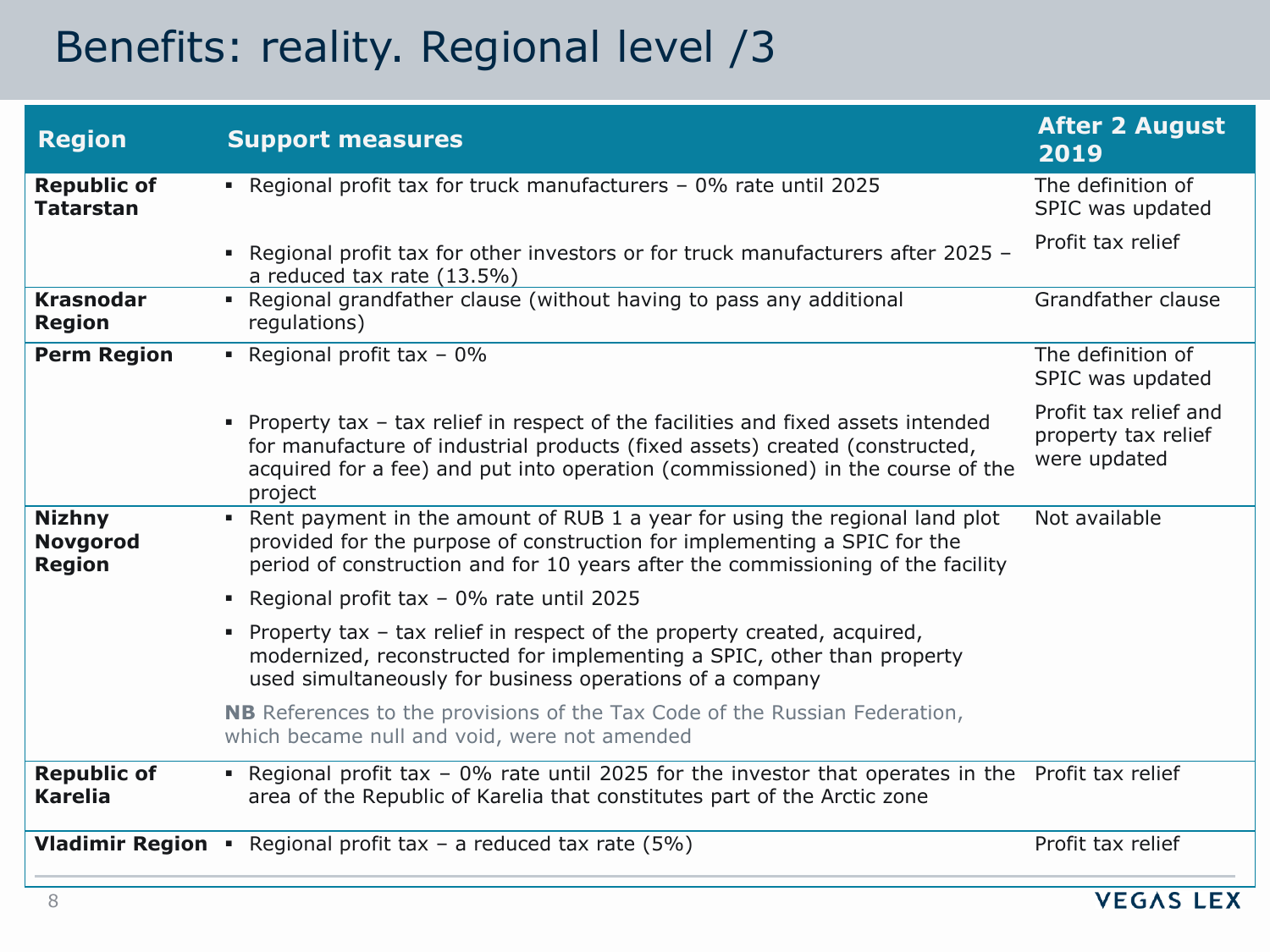| <b>Region</b>              | <b>Support measures</b>                                                                                                                                                                                                                  | <b>After 2 August</b><br>2019                   |
|----------------------------|------------------------------------------------------------------------------------------------------------------------------------------------------------------------------------------------------------------------------------------|-------------------------------------------------|
| Volgograd<br><b>Region</b> | • Regional grandfather clause (with the need to pass additional regulations)                                                                                                                                                             | Grandfather clause                              |
|                            | Regional profit tax - a reduced tax rate $(5%)$                                                                                                                                                                                          | Profit tax relief                               |
| <b>Kaluga Region</b>       | • Regional profit tax $-$ a reduced tax rate (10%)                                                                                                                                                                                       | Profit tax relief and                           |
|                            | • Property tax $-$ tax relief                                                                                                                                                                                                            | property tax relief                             |
| <b>Omsk Region</b>         | • Property tax – tax relief in respect of the property that was not in operation<br>earlier and was created or acquired in the course of implementation of SPIC<br>within the territory of the Omsk Region                               | Property tax relief                             |
| <b>Rostov Region</b>       | • Regional grandfather clause (with the need to pass additional regulations)                                                                                                                                                             | Grandfather clause                              |
|                            | . Financing and providing assistance in publishing or maintaining catalogues,<br>reference guides, bulletins, databases, web-sites that contain the economic, legal<br>and technological information required for implementation of SPIC | Information<br>and<br>consultancy<br>incentives |
|                            | • Arranging exhibitions, trade fairs and conferences in the region                                                                                                                                                                       |                                                 |
|                            | • Providing information related to carrying out operations in the industrial sector<br>in the region                                                                                                                                     |                                                 |
| <b>Ryazan Region</b>       | Regional profit tax $-0\%$                                                                                                                                                                                                               | Profit tax relief and                           |
|                            | • Property tax $-$ tax relief                                                                                                                                                                                                            | property tax relief                             |
| <b>Tula Region</b>         | Regional profit tax $-0\%$                                                                                                                                                                                                               | Profit tax relief and                           |
|                            | • Property tax – from the 1 <sup>st</sup> to the 5 <sup>th</sup> year – 0%, from the 6 <sup>th</sup> to the 7 <sup>th</sup> year –<br>1.1%, from the $8th$ to the 10 <sup>th</sup> year - 1.5%                                           | property tax relief                             |
| <b>Chelyabinsk</b>         | • Regional grandfather clause (without the need to pass additional regulations)                                                                                                                                                          | Grandfather clause                              |
| <b>Region</b>              | <b>NB</b> Profit tax relief is provided for the regional SPICs only                                                                                                                                                                      |                                                 |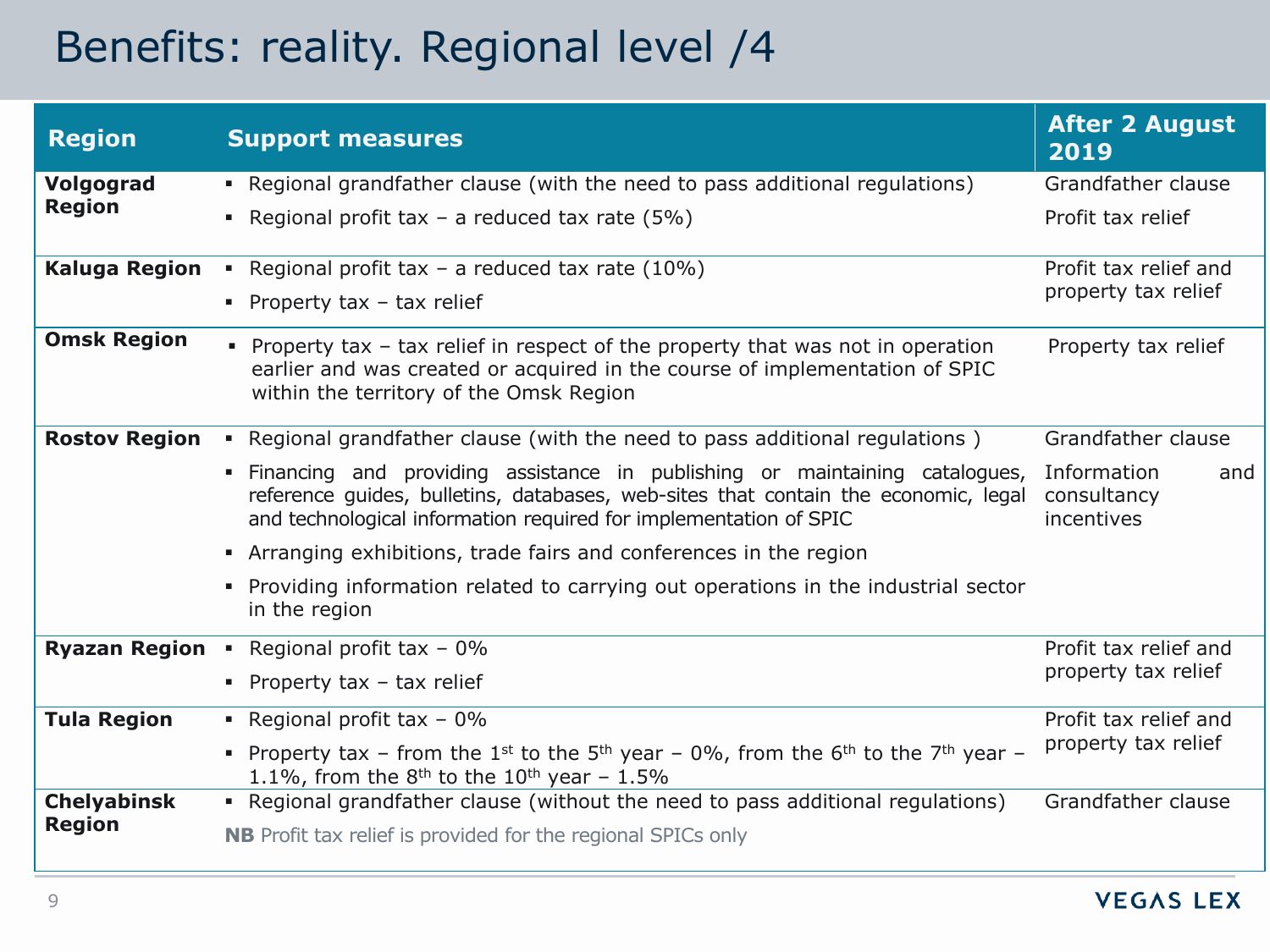### Risks of a private party to SPIC 2.0

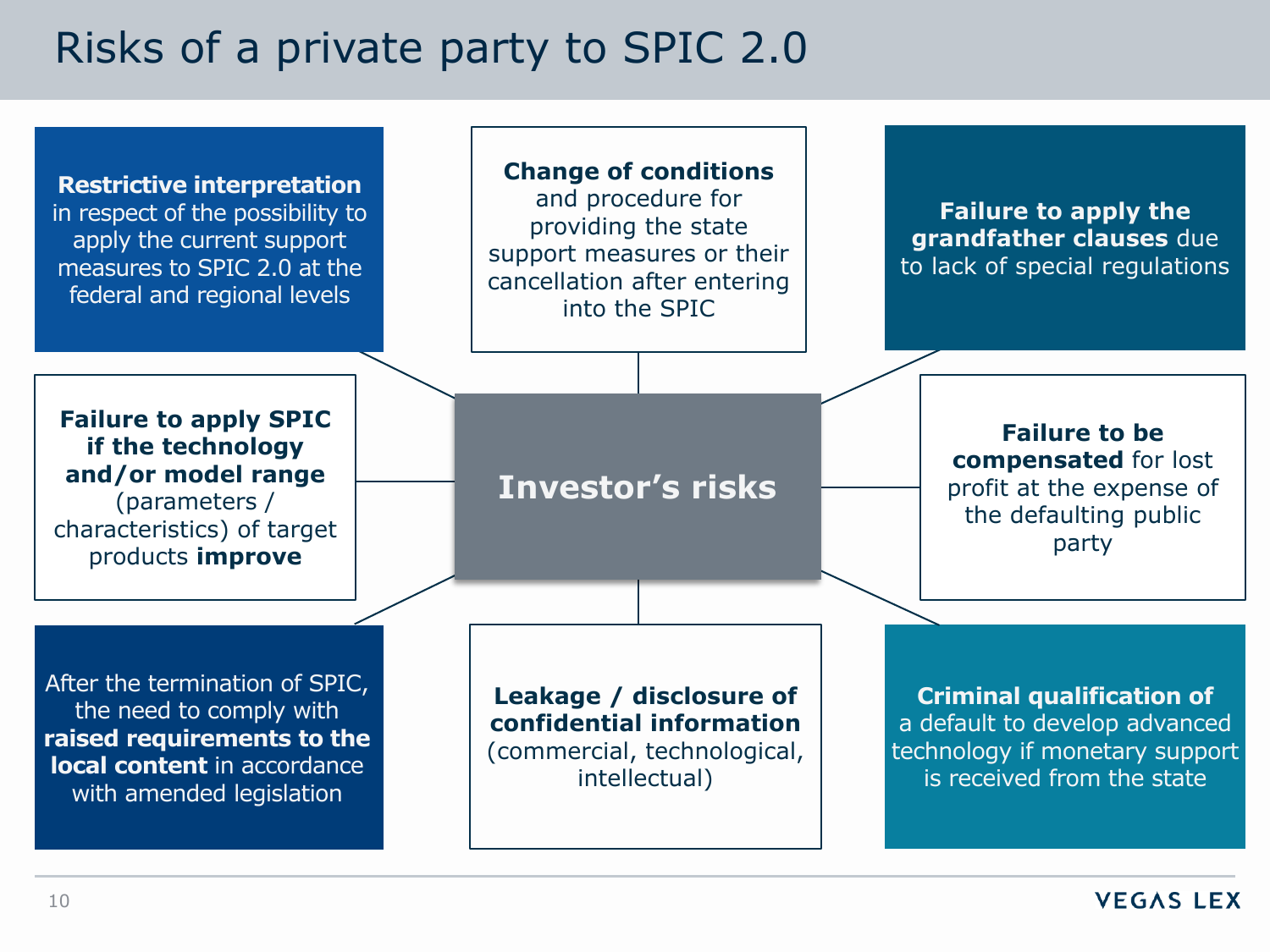## Instruments to mitigate the risks